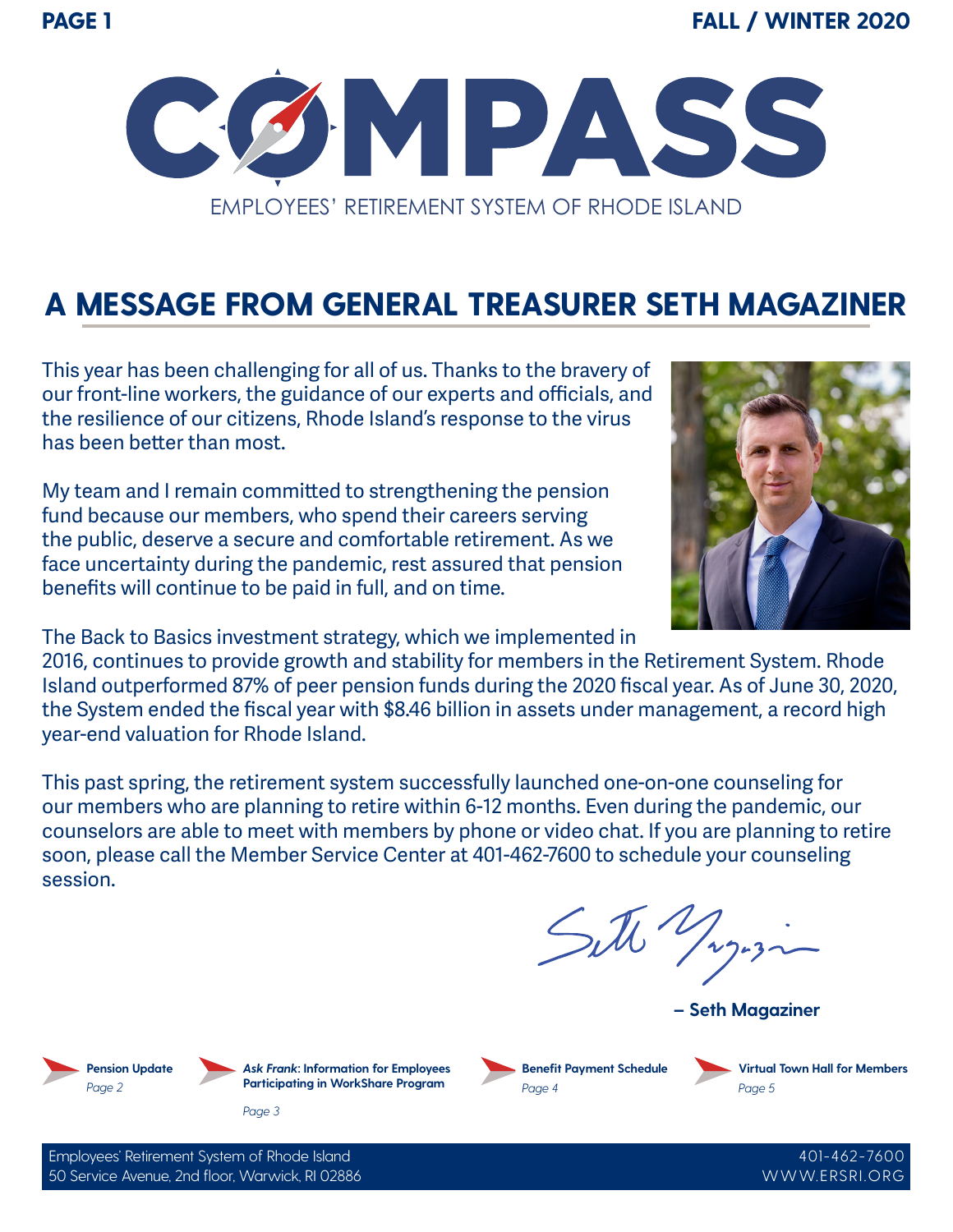## **PENSION UPDATE**

Despite the unprecedented crisis experienced in global markets by COVID-19, the Rhode Island pension fund, finished the Fiscal Year ending June 30, 2020 with \$8.46 billion in assets under management, higher value than any previous Fiscal Year close in the state's history.

The Rhode Island pension fund performed better than 87% of its peer pension funds during this period according to data released by Investment Metrics, the leading source of investment performance analytics for institutional investors.

The strong performance of the Rhode Island pension system relative to peers is largely due to the Crisis Protection Class (CPC) investment allocation, which was implemented by Treasurer Magaziner in 2016 as part of his Back to Basics investment strategy. The CPC, is comprised of assets that typically appreciate in value during times of market stress, such as long-duration United States Treasury bonds. The CPC has helped to safeguard the system from the market turmoil spurred by the COVID-19 crisis.

*"When the State Investment Commission adopted my Back to Basics investment strategy in 2016, we prepared for sustained economic volatility by including a Crisis Protection allocation to provide long-term growth over time and stability when markets are challenging. We remain committed to ensuring that the pension system makes it through this crisis on a strong and stable footing."* **– Rhode Island Treasurer Magaziner**

The Rhode Island pension fund returned 2.92% in August, earning \$254,897,082 from investments, as Treasurer Magaziner's Back to Basics investment strategy continues to provide growth and stability for members of the Retirement System.



Detailed information about the Rhode Island pension fund, including the 'Back to Basics' investment strategy and performance can be found online as part of Treasurer Magaziner' "Transparent Treasury" initiative at: investments.treasury.ri.gov.

Employees' Retirement System of Rhode Island 50 Service Avenue, 2nd floor, Warwick, RI 02886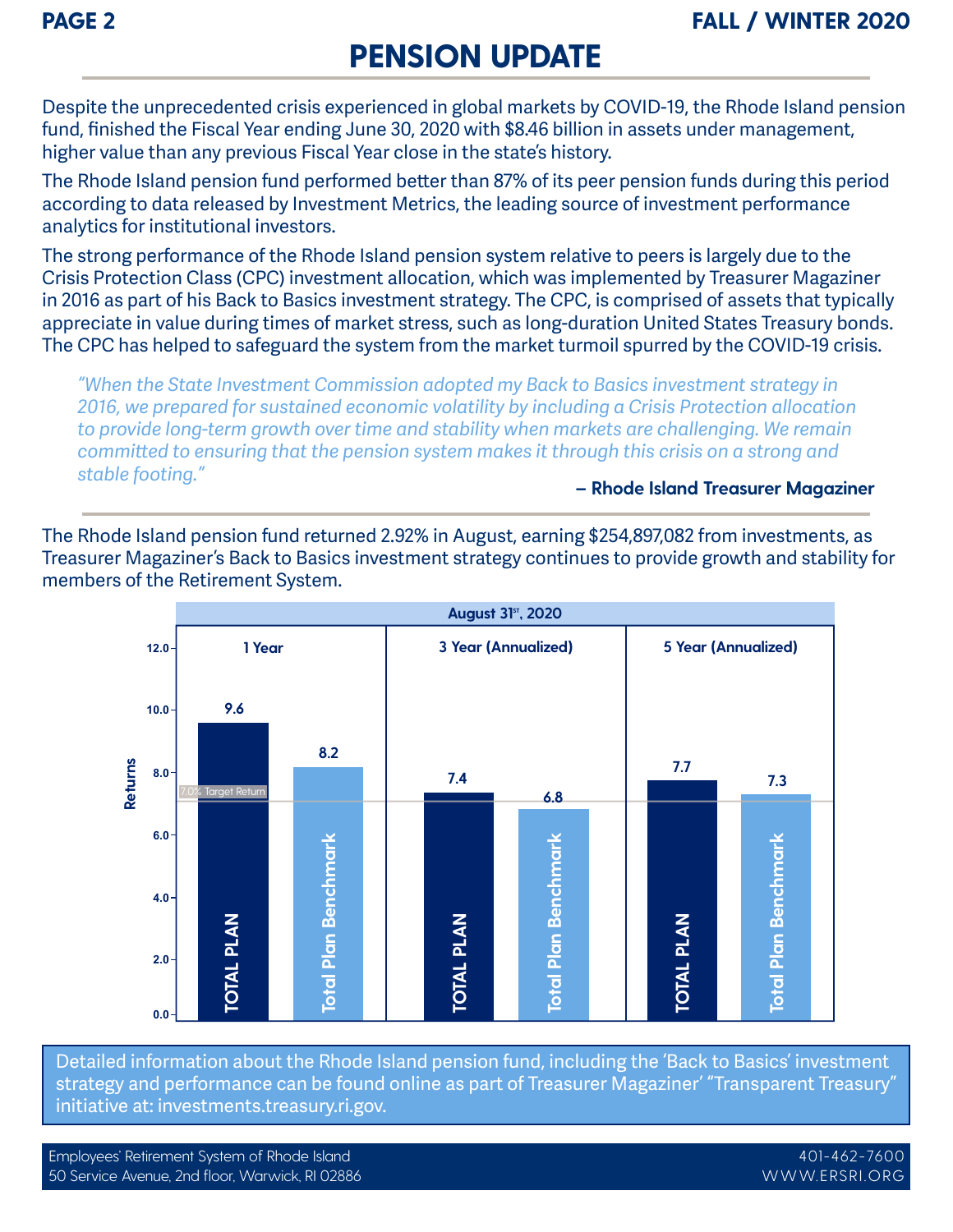## **ASK FRANK: WORKSHARE PROGRAM**



**The following information will help active employees who participated in the voluntary Unemployment Insurance WorkShare program that was made available to some state and municipal employees.**

### *Will participating in the WorkShare program impact my retirement eligibility date?*

No. For purposes of determining your retirement eligibility date, you will still receive fullservice credit while on the WorkShare program.

### *Will participating in the WorkShare program impact my pension benefit amount?*

If you participate in the Workshare program, the amount of your pension benefit will be impacted only if this year was going to be one of your 5 highest years of salary prior to retirement.

If this year is one of your 5 highest years for salary level, you can elect to make a buyback to prevent your pension benefit amount from being impacted.

### *What is a buyback and how do I know whether to do one?*

During the period you participate in the Workshare program, you do not make any employee contributions to the retirement system for the days in which you are not working.

To prevent your pension benefit from being reduced, you will need to reimburse the retirement system for those missed contributions. This only applies to WorkShare participants who are currently in one of their 5 highest salaried years before retirement – for all other members, no buyback is necessary.

#### *How do I make a buyback?*

To make a buyback, complete the Workshare Verification form at ersri.org/2020-workshare to contribute the "missing" employee contributions. You may elect to "purchase" this salary once the WorkShare program time period has ended on September 5, 2020.

Members interested in purchasing the missing salary must submit the request to ERSRI by December 31, 2020 or prior to retirement, whichever is sooner, to avoid also having to pay interest charges on the missing contributions.

### *Am I required to make a buyback?*

No, it is optional. But if you are in one of your 5 highest salaried years before retirement, and you do not elect to make a buyback, your pension benefit amount will be impacted.

If you have questions, please contact the ERSRI Member Service Center at 401-462-7600 Monday - Friday from 8:30 a.m. - 4:00 p.m.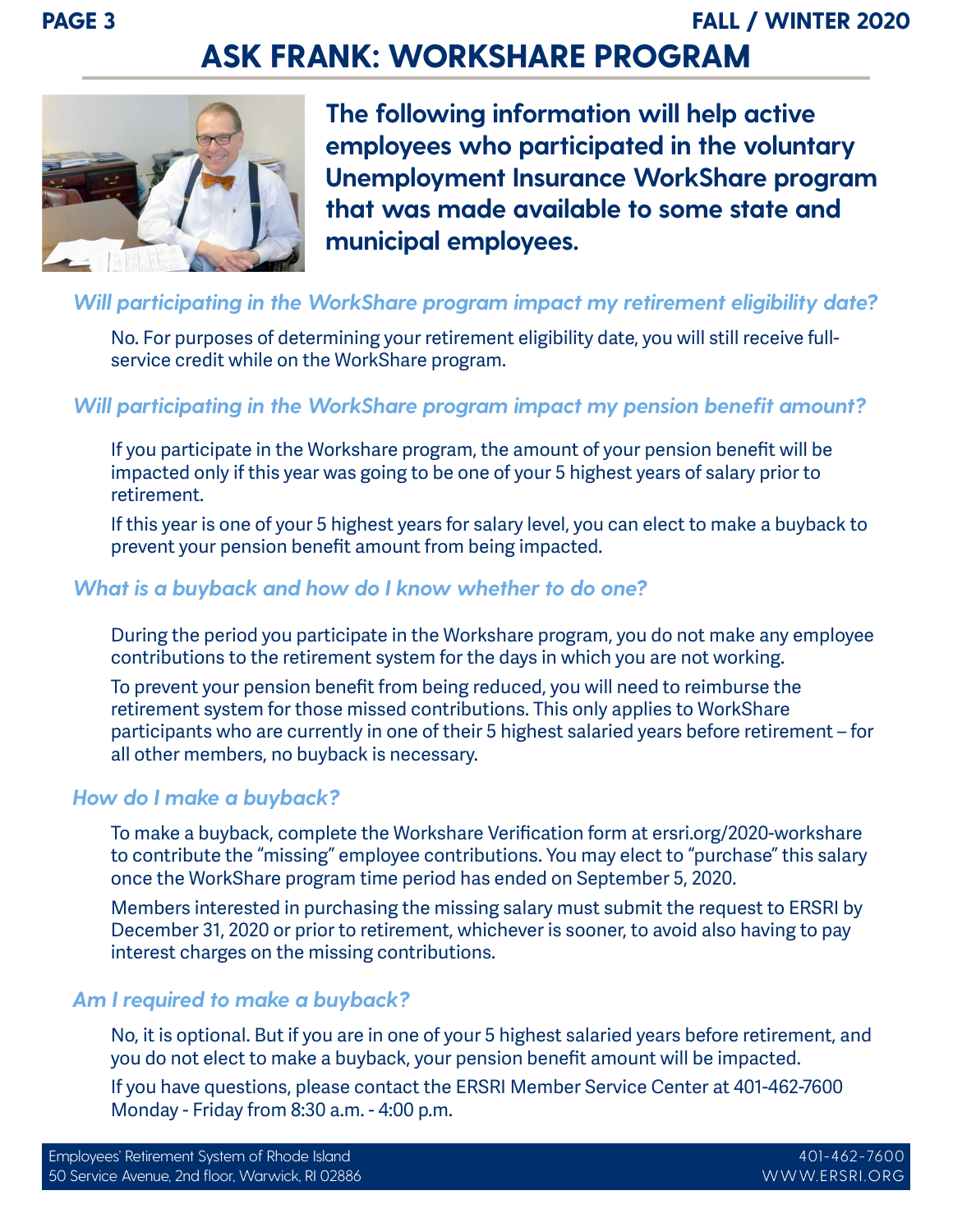**PAGE 4 FALL / WINTER 2020**

### **BENEFIT PAYMENT SCHEDULE**



Receiving your pension benefit payment by electronic deposits is safe, secure, and simple.

With direct deposit there is no risk of lost or stolen pension checks or postal delays, and direct deposit eliminates unnecessary trips to the bank to cash or deposit your check.

Your pension benefit will be transferred to your account on the last business day of each month and your funds are available sooner than if you had to cash or deposit the check.

Any deposit of pension benefits will be shown on your monthly banking statement, just like any other deposit. You also can confirm the deposit through other methods such as telephone banking, automated teller machines (ATMs), or computer banking services.

To set up a direct deposit, members can download and print ERSRI's one-page "Request for Direct Deposit" form at ERSRI.org/directdeposit. If you don't have a printer, ERSRI can mail you a form.

### **Please call the ERSRI Member Service Center at 401-462-7600, Monday – Friday from 8:30 – 4:00**

| <b>Payment Month</b> | <b>Payment Day</b> | <b>Benefit Payment Date</b> |
|----------------------|--------------------|-----------------------------|
| November 2020        | Monday             | November 30, 2020           |
| December 2020        | Thursday           | December 31, 2020           |
| <b>Payment Month</b> | <b>Payment Day</b> | <b>Benefit Payment Date</b> |
| <b>January</b>       | Friday             | <b>January 29, 2021</b>     |
| <b>February</b>      | Friday             | <b>February 26, 2021</b>    |
| <b>March</b>         | Wednesday          | March 31, 2021              |
| <b>April</b>         | Friday             | April 30, 2021              |
| May                  | Friday             | May 28, 2021                |
| <b>June</b>          | Wednesday          | June 30, 2021               |
| <b>July</b>          | Friday             | July 30, 2021               |
| <b>August</b>        | Tuesday            | August 31, 2021             |
| <b>September</b>     | Thursday           | September 30, 2021          |
| <b>October</b>       | Friday             | October 29, 2021            |
| <b>November</b>      | Tuesday            | November 30, 2021           |
| <b>December</b>      | Friday             | December 31, 2021           |

### **ERSRI Benefit Payment Schedule 2020 - 2021**

ERSRI pays in arrears on the last business day of each month. For example, the April 30th benefit payment covers the period of April 1st through April 30th.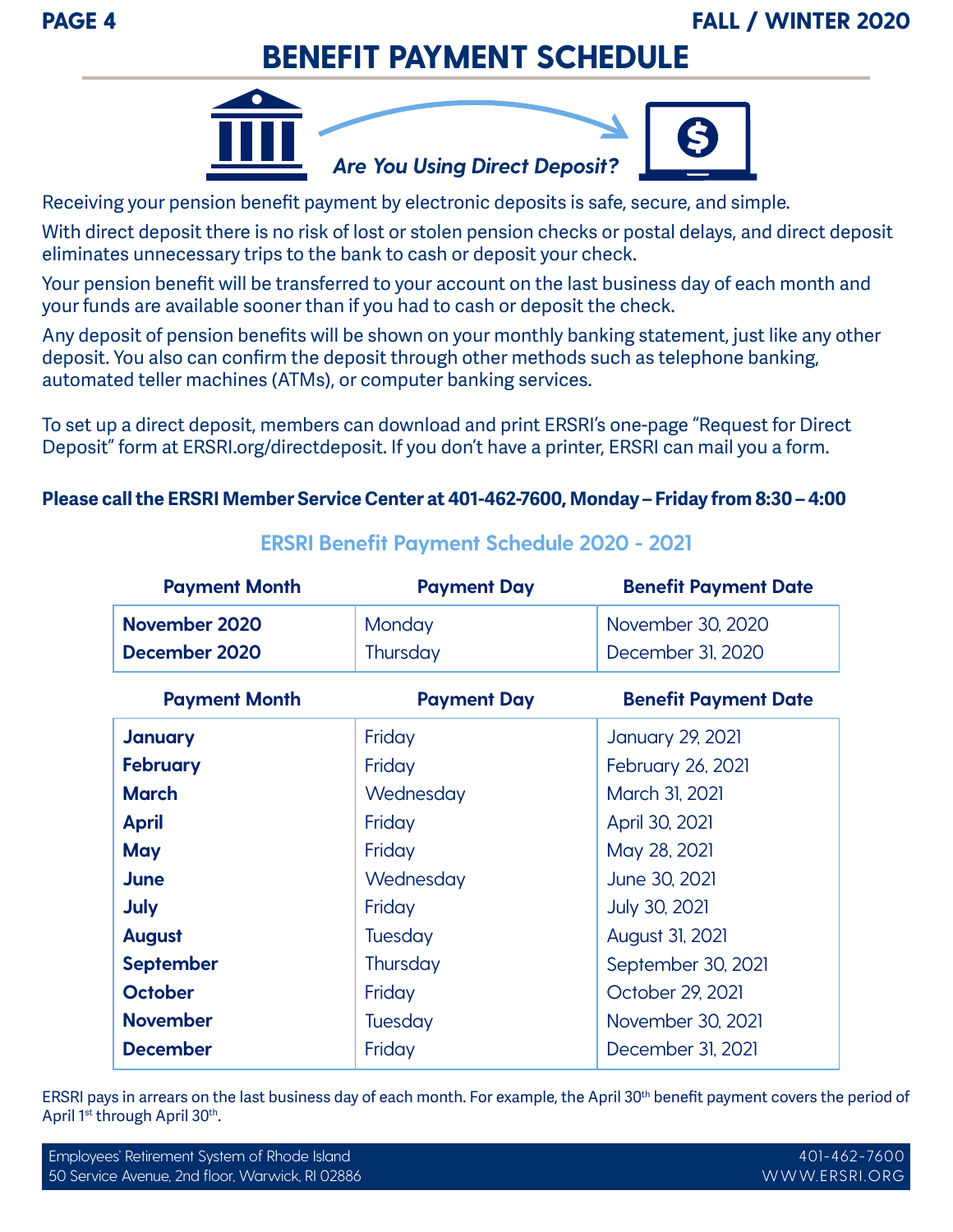#### **TREASURER MAGAZINER HOSTING VIRTUAL TOWN HALL FOR MEMBERS OF THE RETIREMENT SYSTEM**

Members of the retirement system are invited to join Rhode Island Treasurer Seth Magaziner for an online, virtual town hall meeting on:

# **Wednesday, December 16, 2020 from 5:00 p.m. to 6:00 p.m. ET**

During the one-hour meeting, Treasurer Magaziner will discuss the State's response to the COVID-19 pandemic, the pension system, and steps the system is taking to improve member service.

The Treasurer will be joined by Frank Karpinski, Director of Employees' Retirement System of Rhode Island, for a Q&A session.

You can sign up to attend the webinar at: treasury.ri.gov/townhall

If you register, but can't attend the meeting on December 16<sup>th</sup>, we will automatically send you a link to the recording that you can view on-demand.



#### **MEMBER HANDBOOK UPDATED**

ERSRI's updated Membership and Retirement Handbook can help you navigate the features and benefits of your pension plan. The information in this handbook can be a valuable resource throughout your career in public service and when considering your retirement plans.

The information in this booklet is provided for Rhode Island state employees, public school teachers, correctional officers, state registered nurses, and general employees of participating Rhode Island units of the Municipal Employees' Retirement System.

The Member Handbook can be viewed at: ersri.org/handbook

As different rules and regulations apply to police & fire members, judges, and State Police, please call the ERSRI Member Service Center at 401-462-7600, Monday – Friday from 8:30 – 4:00 if you are in one of these categories and have questions about your pension benefit.